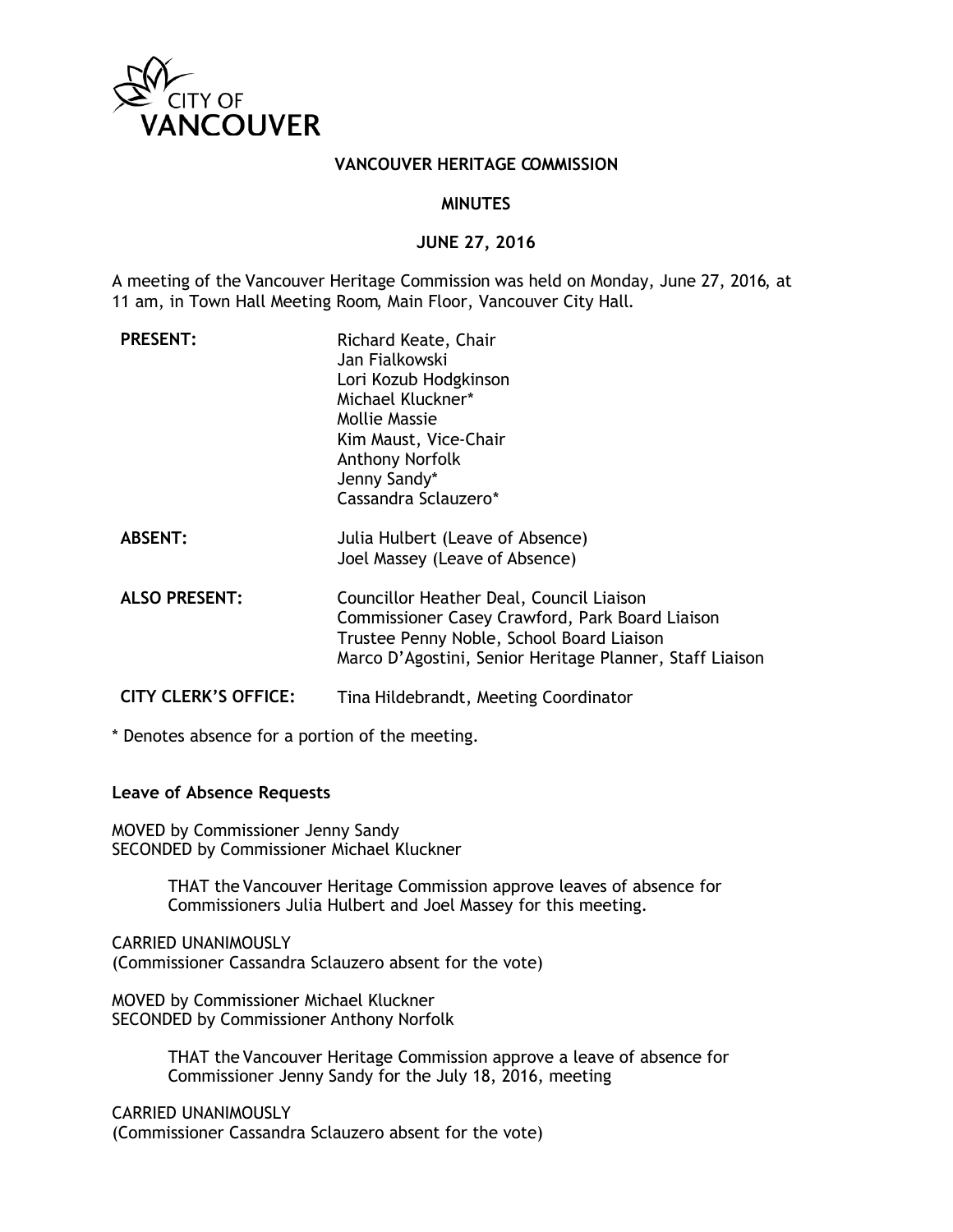# **Approval of Minutes**

MOVED by Commissioner Anthony Norfolk SECONDED by Commissioner Mollie Massie

> THAT the Vancouver Heritage Commission approve the minutes from the meeting held June 6, 2016, as circulated.

CARRIED UNANIMOUSLY

(Commissioner Cassandra Sclauzero absent for the vote)

# **1. Business Arising from the Minutes**

None

# **2. Conservation Review**

# **(a) 33 W. Cordova – DE419722 Stanley Hotel VHR "B", M and New Fountain Hotel VHR "B", M**

## **Issues:**

- demolition of two designated heritage buildings in a designated historic area, loss of original historic fabric and associated historic character
- proposed built form and massing, 8.57 FSR and the height of 110 ft (HA-2 District Schedule limits height to 75 ft)
- impact on Gastown, municipally and nationally designated historic district
- compatibility of the proposed design with HA-2 Design Guidelines
- compatibility of the proposed night club use and its potential impact on the community
- "facadism" as a redevelopment tool, especially given that retained facades are not fully functionally integrated with new construction above ground floor
- historic storefronts are proposed to be replaced rather than preserved or restored
- removal of cornices in good condition and replacement with simplified "interpretations" of originals (Stanley Conservation Plan, Page 18)
- removal of historic fabric of a pediment wall, generally in good condition, (see conservation plan, page 18)
- is the proposed façade conservation effort eligible for the heritage façade grant through the City's Heritage Façade Rehabilitation Program (note: one of the HFRP eligibility criteria is that the proposed work "must comply with all heritage conservation standards")?

| <b>Applicants:</b> | Henriquez Partners Architects, Gregory Henriquez and Rui Nunes<br>Provincial Rental Housing Corporation, Mathew Brodie, Owner<br>Westbank Projects Corp., Ian Gillespie, Developer<br>Donald Luxton & Associates Inc., Don Luxton, Heritage Consultant |
|--------------------|--------------------------------------------------------------------------------------------------------------------------------------------------------------------------------------------------------------------------------------------------------|
| Staff:             | Zlatan Jankovic, Heritage Planner                                                                                                                                                                                                                      |

Paul Cheng, Development Planner

Staff and the applicants reviewed the application and responded to questions.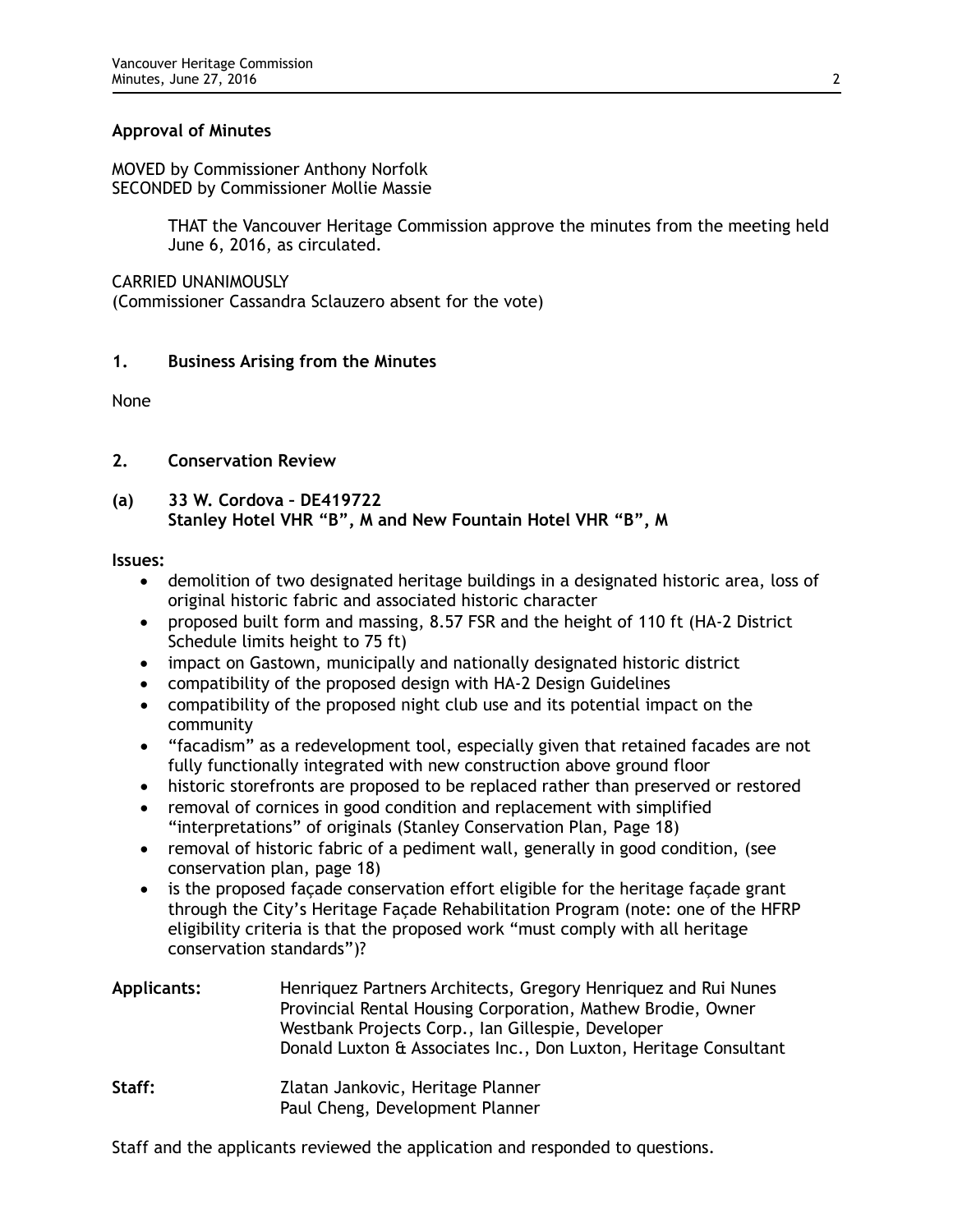MOVED by Commissioner Kim Maust SECONDED by Commissioner Michael Kluckner

> THAT the Vancouver Heritage Commission, while respecting the work of both City staff and the applicant in their incredible effort to propose a project that addresses City policies, does not support the application to redevelop 33 W. Cordova with an 11 storey mixed use building with 214 dwelling units (80 non-market rental and 134 market rental) on the heritage designated site, which includes only partial retention of two heritage facades;

> FURTHER THAT the Commission wishes to draw Council's attention to the proposed loss of two significant buildings in Gastown's Historic District, noting that the policy to ensure the retention of 80 SRO units is at competition to Gastown's status of a national historic district, and that the problem with the project is due to the inflexibility of policy vis-a-vis its use;

> FURTHER THAT the Commission encourages that the applicant look at all opportunities to preserve the building with a more sensitive built form in keeping with the Gastown Heritage District and the historic nature of the community; and

> FURTHER THAT the Commission recommends that Council consider other strategies for greater preservation such as allowing for market residential and/or allowing for density bank transfers for this kind of project.

CARRIED

(Commissioner Cassandra Sclauzero opposed)

*\* \* \* \* \**

*The Commission recessed at 12:51 pm, and reconvened at 1:05 pm.* 

*\* \* \* \* \**

- **(b) 5400 Cartier Street (Vancouver College) Pre-Application VHR 'B'**
- **Issue:** Replacement of existing historic structures
- **Staff:** James Boldt, Heritage Planner Timothy Potter, Development Planner
- **Applicant:** Mark Ostry, Architect Milos Begovic, Architect

Staff and the applicants reviewed the application and, along with Donald Luxton, Heritage Consultant, responded to questions.

MOVED by Commissioner Kim Maust SECONDED by Commissioner Cassandra Sclauzero

> THAT the Vancouver Heritage Commission, while regretting the total loss of the McCormick heritage facade and the partial loss of the heritage fabric of the Lannon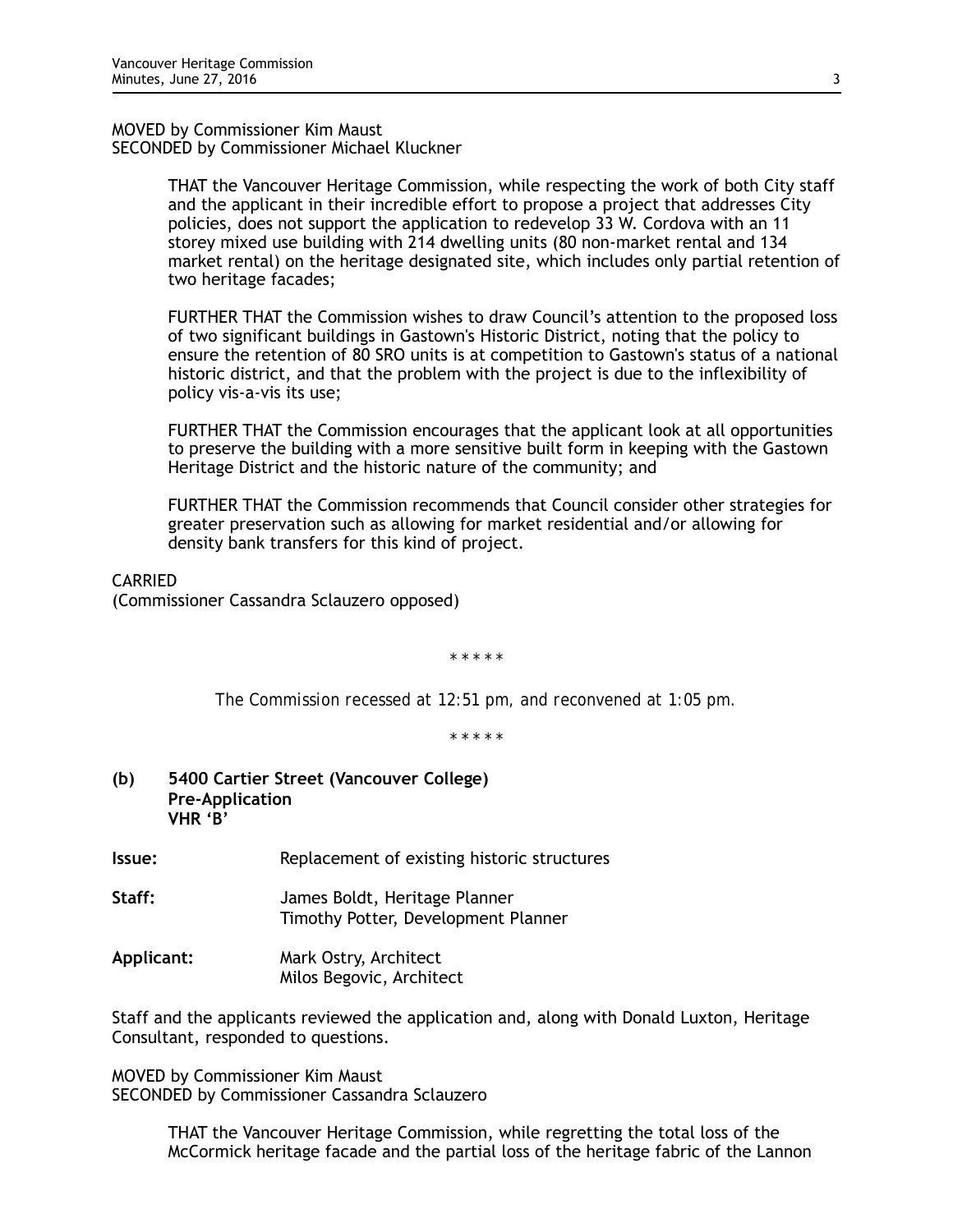facade, generally supports the application for 5400 Cartier Street (Vancouver College), including the adaptive reuse of the Lannon Hall facade but asks that a conservation plan be circulated to the Commission for comment;

FURTHER THAT the Commission recommends that further design consideration be given to the two-story flat brick wall extension.

CARRIED UNANIMOUSLY

(Commissioners Michael Kluckner and Jenny Sandy absent for the vote)

## **(c) 5471 Wales Street – Cantone Residence DE418819 – Designation By-law VHR 'B'**

- **Issue:** Conservation Plan Compatibility of new development
- **Staff:** James Boldt, Heritage Planner

**Applicant:** Sandra Moore, Architect

Staff and the applicant reviewed the application and responded to questions.

MOVED by Commissioner Richard Keate SECONDED by Commissioner Mollie Massie

> THAT the Vancouver Heritage Commission supports the application for 5471 Wales Street – Cantone Residence, and commends the applicant for the compatible infill buildings;

FURTHER THAT the Commission urges the Chief Building Official to respect the integrity of the heritage house by not requiring the applicant to change the consistent finish to non-combustible hardy plank.

CARRIED UNANIMOUSLY

(Commissioners Michael Kluckner, Jenny Sandy and Cassandra Sclauzero absent for the vote)

# **3. Statement of Significance and Vancouver Heritage Register Subcommittee Report**

## **Staff:** Hugh McLean, Heritage Planning Analyst

The Staff Liaison reviewed the Report from the Statement of Significance and Vancouver Heritage Register Subcommittee meeting of June 13, 2016.

MOVED by Commissioner Anthony Norfolk SECONDED by Commissioner Jan Fialkowski

> THAT the Vancouver Heritage Commission request that the Statements of Significance for the following buildings be referred back to the consultants for revisions:

1312 West 57<sup>th</sup> Avenue - Bell-Irving Residence;